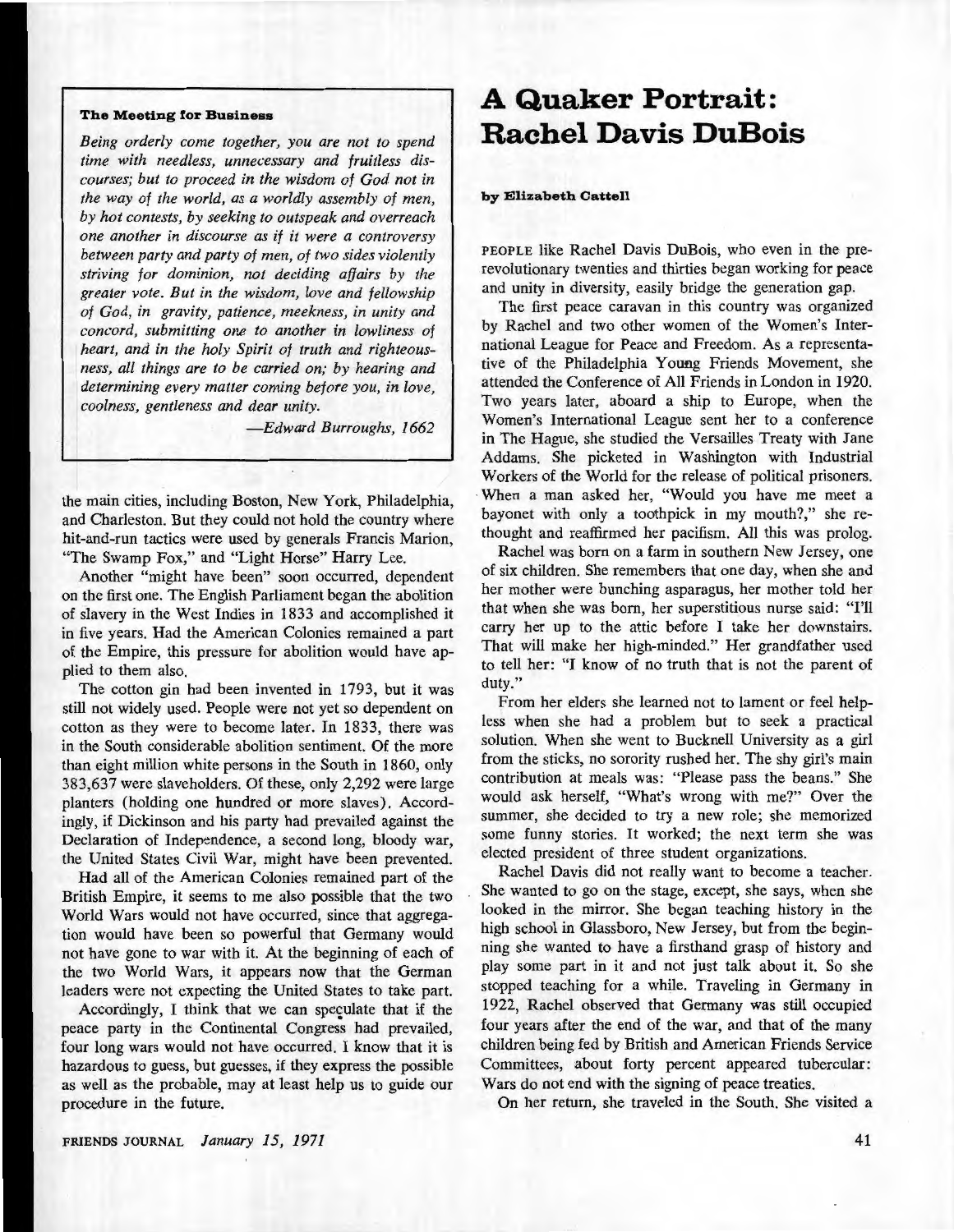school started by a Quaker, which had a white faculty and a black student body. She met George Washington Carver and was shocked at her own ignorance about American Negroes. Also, now teaching in Woodbury, New Jersey, she questioned why there were only a score of Negro students in a school of fifteen hundred boys and girls. An essay by W. E. B. DuBois affected her deeply: "You will never overcome the problem of war until you overcome the problem of race."

Rachel Davis then decided that since racial discrimination and war are cut from the same cloth and racial discrimination is nearer home, it was on this problem that she must concentrate her efforts to seek a practical solution. In that, though, funny stories would not help.

She joined the Peace and Service (later Peace and Social Order) Committee of the Friends General Conference. She started a newsletter, in which she reprinted items from Negro newspapers and magazines. (The newsletter was taken over later by the National Council of Churches, which kept it going for thirty years.) She helped start the first Race Relations Committee in American Friends Service Committee and arranged conferences, dialogs, and seminars for blacks and whites. That, remember, was long ago.

Teaching social studies in Woodbury High School, she arranged for prominent people to speak in the school assembly.

After a talk by William Pickens, of National Association for the Advancement of Colored People, the first black speaker to speak there, she ran into trouble. The day Lindbergh flew the Atlantic, she shared the headlines: "Young Teacher Defies American Legion." The Woodbury Board of Education, at the insistence of the American Legion, sent three men to Rachel's home to ask her to "resign in secret because the community does not agree with your ideas." She refused. She had tenure and could not be fired without proof that she was unfit to teach.

Two teachers in Pennsylvania, where there was no tenure, had been dismissed for their ideas on peace and on race, and a mass meeting was. held in Philadelphia. It was suggested that there be a similar meeting to note Rachel's refusal to "resign in secret." The idea appealed to her ego, but she felt uneasy. As have generations of Friends in doubt and trouble, she went to Twelfth Street Meetinghouse. She sat in silence, praying, several hours. The message to her was: Forget publicity; carry on your work.

Impressed by the intercultural assembly programs that Rachel had now introduced in Englewood, New Jersey, Washington, D. C., and other places, the American Jewish Committee extended the programs into fifteen high schools in New York. Work Projects Administration supplied help to Rachel and her coworkers to collect material on ethnic groups for use in the programs. The United States Office



*Rachel Davis DuBois* 

of Education asked her to do the research for a nationwide radio series on the cultural contributions of various groups to American life. The series won a national award.

Rachel received her doctorate from New York University. Her thesis was published under the title, "Build Together, Americans." Without children, she and her husband, Nathan DuBois, were divorced, and Rachel taught intercultural education in New York University and other institutions for twelve years. (Because of the way Quakers use first names, I had known Rachel a decade before I knew there could be "Mrs." or "Dr." before her name.)

While teaching a class, mainly of teachers, in New York University, Rachel formulated her group conversation technique for bringing individuals of different racial, religious, and cultural backgrounds together on a deeply personal level. The method was arrived at experimentally and experientially. In one course, a teacher made the point, "If we are good teachers, we can overcome prejudice in students. How can it be done with the adults who plant the prejudice in the children?"

An intercultural group met in Rachel's apartment one autumn day. They spoke about fall festivals in their various religions and found basic similarities. At the end of the evening someone said: "We have found a new way of coming together." An older man said: "You did it tonight, but I doubt if you can do it again."

Another problem. Rachel decided she would discover what had been done and how. The group met with others during the year. They shared memories of festivals. They discovered similarities.

This group process, a blend of structure and spontaneity,